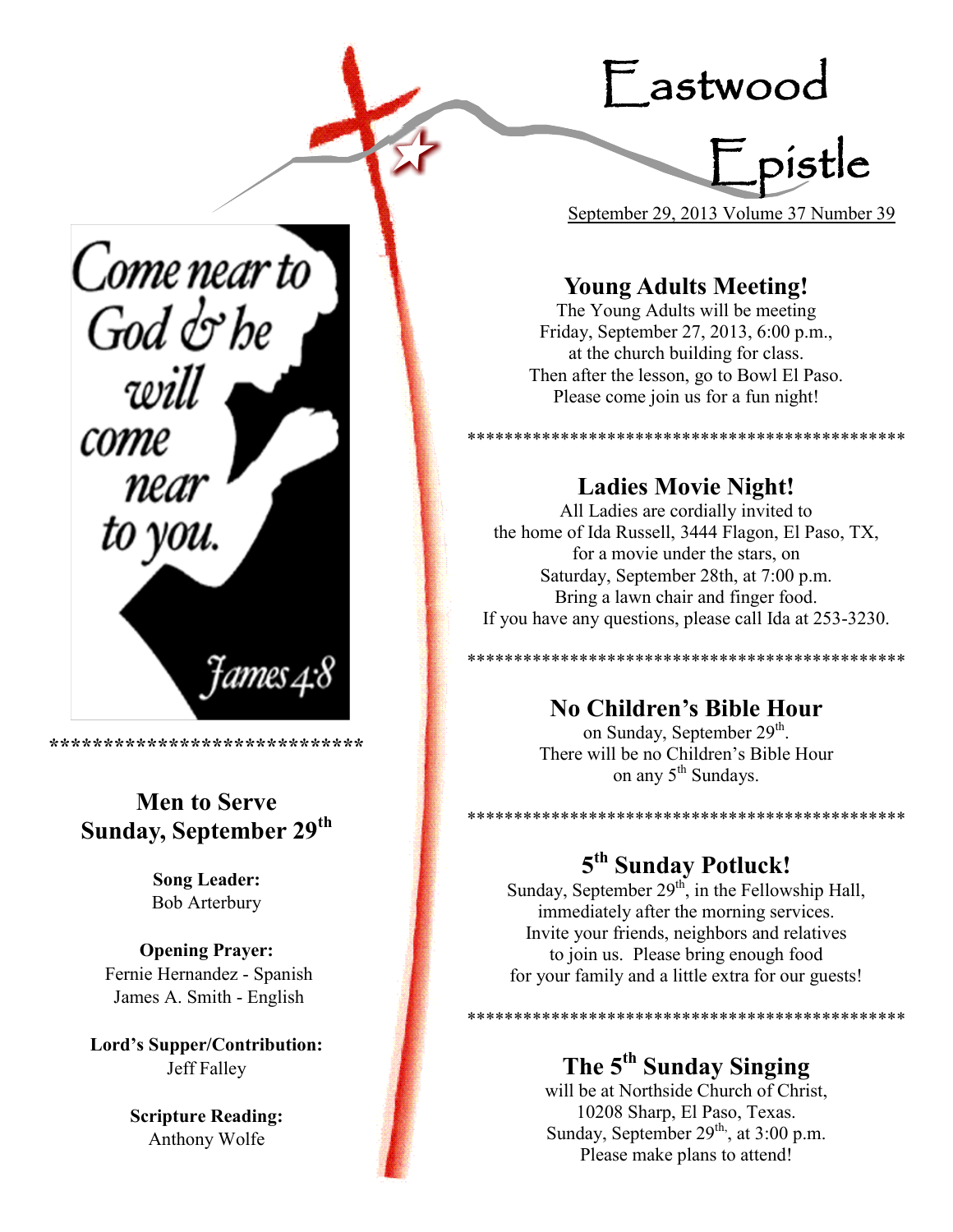## *Together*

**Lev 19:14 Do not curse the deaf or put a stumbling block in front of the blind, but fear your God. I am the LORD. NIV**

A Minnesota DQ manager gained renown when he asked an elderly lady to return the \$20 she pocketed from the blind man in front of her, when it fell from his wallet. Claiming it was hers, she cursed and asked for the manager. The nineteen year old replied, "I am the manager" and asked her to leave if she would not give back the twenty dollars. She left.

The young manager then took \$20 from his own wallet and gave it to the blind man. Saying, "sir, on behalf of Dairy Queen, I would like to give you the \$20 you happened to drop..."

Our world is replete with **EVIL** people, who will take advantage of others and then seek to justify their actions with lies and false arguments.

Jehovah instructed Israel to not be like the ungodly around them. We also are challenged to be honest and not take liberties against the defenseless. If we find an unlocked door that does not give us the right to take what we find. It does not matter whether it is the door to a house, car, locker or bank, we do not steal.

Kudos to Joey Prusak for his kind actions and example for others to see. I hope he is remembered and blessed for his actions and character.

Now what about us? Are we more likely to conduct ourselves as the woman or the young man? Would we mock a deaf person because they cannot hear us? Or steal from a person who has turned inside and is unable to see his valuables?

*Charles M Clodfelter*

#### *Sunday Guests who registered - 10 Did you speak with them?*

**www.eastwoodchurchofchrist.org**

| Sunday                  | Tuesday            | Wednesday   |
|-------------------------|--------------------|-------------|
| Bible Class - 9:00 A.M. | Ladies Bible Class | Bible Study |
| Worship - 10:00 A.M.    | $10:00$ A.M.       | 7:00 P. M.  |
|                         |                    |             |

#### **Area TV Programs**

Area TV Programs<br>Fridays: 7:00 P.M. Channel #38 (Cable Channel #16) Sundays: 5:00 A.M. Inspiration Channel (Channel #364 Direct TV)

## **Thank You**

Thank you all, for all the prayers for Glenn Fields, my cousin and Penny's husband! Glenn had his open heart surgery Monday, September 16th, and it went really well and is doing very good! Praise our awesome God!! Love and prayers, Rose King

## **Care Groups**

Sunday, October  $6^{th}$  - Bobby & C. C. Avery Sunday, October 13<sup>th</sup> - Gordon & Arlene Gaenzle Sunday, October 20<sup>th</sup> - Mike & Teri Dove Sunday, October  $27^{\text{th}}$  - Junie & Susie Chavez

### **Men's Prayer Breakfast**

Saturday, October 12, 2013. In the Fellowship Hall. All Men are encouraged to attend!

## **Congratulations!**

To Kay Duley on the birth of her great grand-daughter, Sophia Andreanna Duley, who was born Friday, September 20, 2013. Sophia Andreanna weighed 8 lbs. 4 oz.

## **Ladies Day!**

Hosted by the Ladies of Iglesia De Cristo, 1501 E. Cherry Lane, Midland, Texas All Ladies are cordially invited on Saturday, October 5, 2013. Theme: *"Jesus Comes To Us During the Storm"* Key note speaker: Darlene Thomas and *"The Value of Faith"* Speaker: Mercedes Martinez Lucero Registration begins at 9:00 a.m., Saturday, October 5th . For more information or for housing, Please call: Josie Gonzalez at 432-634-1489 or Elida Ramirez at 432-520-2335.

#### **Sunday, September 29, 2013**

**Speaker** - Charles Clodfelter **Sermon Topic** - *Talking Marriage from Good to Great #1, Hey, We're Different* **Scripture** - Ephesians 5:21-33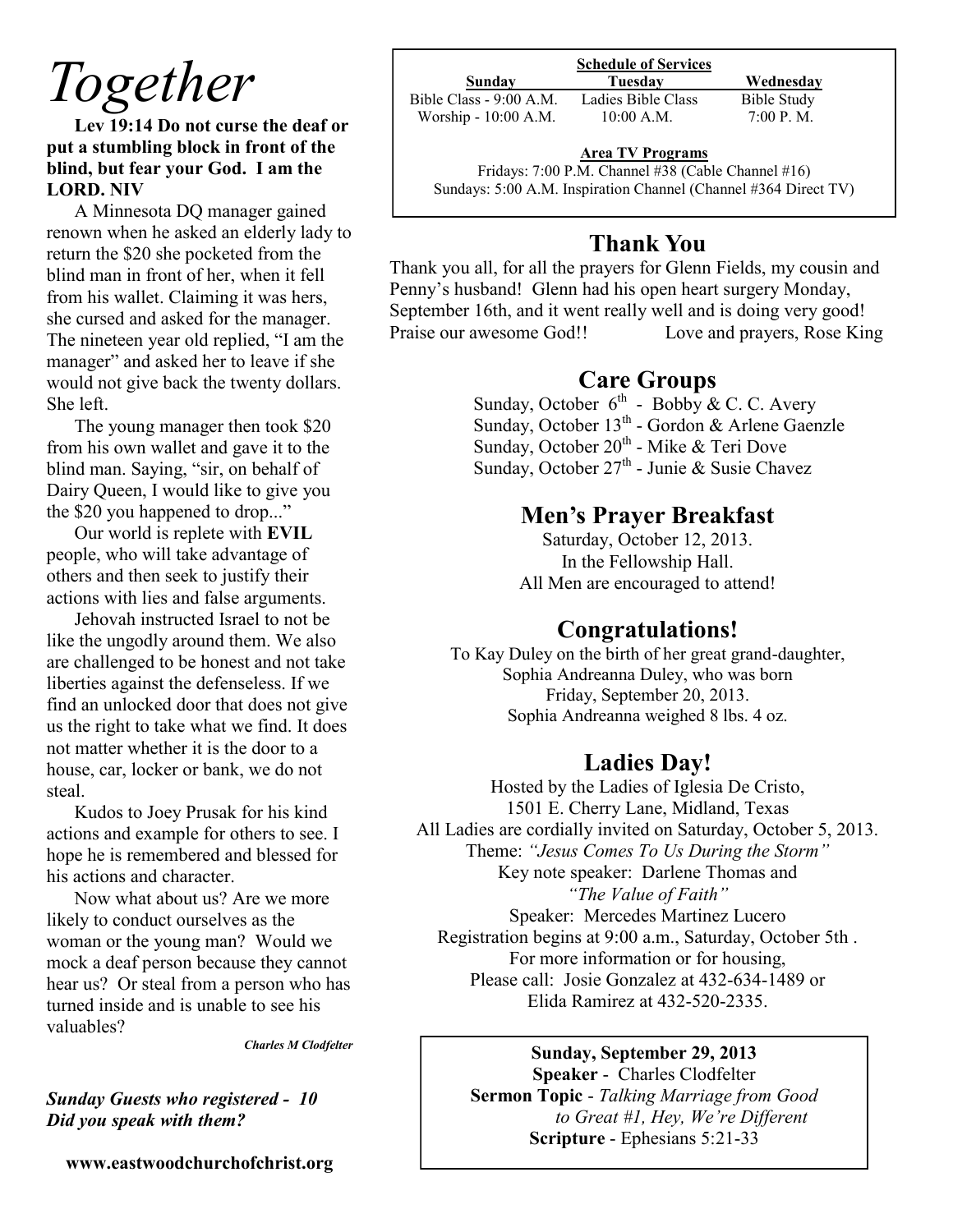

s announced on Sunday, this upcoming Sunday the 29<sup>th</sup> of September, at 3:00 p.m., the Northside church will host the 5<sup>th</sup> Area Wide Singing. Not only are we going to be singing to with some our brothers and sisters from s announced on Sunday, this upcoming Sunday the  $29<sup>th</sup>$  of September, at 3:00 p.m., the Northside church will host the 5<sup>th</sup> Area Wide Singing. Not only are we going to be singing to one another but to our God. This is a very special time to visit *come, let us sing to the Lord; Let us make a joyful noise to the rock of* 

*our salvation!***"** Psalm 95:1 We'll be waiting for you!

Eastwood you've always come through, and here we go again. We are in need of a bed. A bunk bed would work even better. We have a family (IBI students) that are sleeping on the floor. Cold weather is just around the corner and the floor will get pretty cold. Lets help this family. If you are able to help, call me at 588-9304. Thank you for all you do! Paul